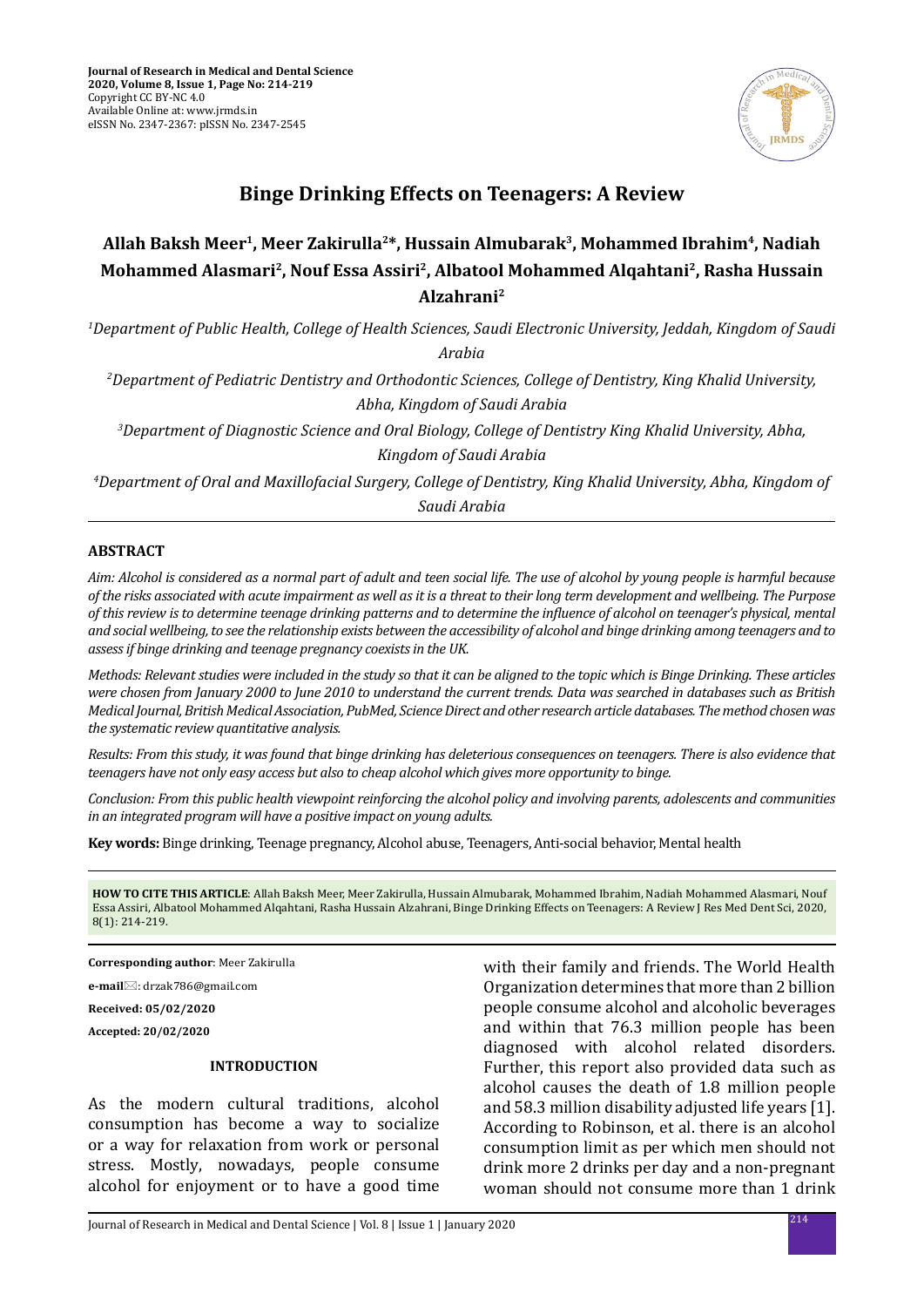per day [2]. On the other hand, as per the data of Royal College of Medical, the safe limit for men is 21 units per week and 14 units per week for women. As per WHO, Europe is the continent that acquires most of the alcohol consumers and within that in the UK, more than 80% people are social drinkers, whereas 10% do not drink [3]. However, more than 15% of people are alcohol abusers as they drink beyond their sensible levels and are divided into three sections such as hazardous drinkers, harmful drinking and binge drinking. In this section, the drinking pattern in teenagers will be identified, and the effect of binge drinking on their mental physical and social health will be identified. Further, the easy availability of alcohol will be established as the reason for binge drinking in teenagers. Further, the coexistence of binge drinking and teenage pregnancy will also be discussed in the context of alcoholic abuse.

#### **LITERATURE REVIEW**

Binge drinking is a pattern of alcohol drinking that raises a person's blood alcohol concentration to at least 0.08%, which amounts to consuming five alcoholic drinks for men and four alcoholic drinks for women in about 2 hours. According to the Institute of Alcohol Studies, while consuming more than prescribed limit consumer increases the risk of health complications. There are numerous researchers who defined it differently as per their research findings. Where Murgraff et al. define it as the risky drinking pattern but occasionally [4], Wright, et al. define it as consumption of more than 8 unit of alcohol in a row in a short session that affects their social, mental and physical ability [5]. Davey, et al. incorporates in his research that this drinking pattern is intentional and people intentionally drink to get drunk [6]. Further, the research intended to understand the effect of alcoholic overuse on teen's health was determined. Hibell, et al. determined that the UK is leading the consequences of binge drinking, as 54% of teenagers of 15 or 16 years of age are associated with binge drinking compared to 43% of the rest of Europe [7]. Further, this research also established the fact that the age of 14 was most sensitive for the binge drinking as most of the teens at this age, used to consume 6 to 9 units per week, and this rate was not gendered as it consisted both boys and girls. The rate of binge drinking is highest in the North West region of England and the rate increased since 2002 and is found to be associated with other addictive behavioral issues such as chain smoking in the Youngers and teenagers of UK (Atkinson, et al.) as well as also increased the rate of crimes and anti-social instincts as per the research of Roberts, et al. [8,9]. Further binge drinking also increases the number of school dropouts and increased the chances of teenage pregnancy or risky sexual behavior [10,11].

Further, to understand the increasing risk of alcohol abuse in children, researchers conducted a survey amongst teenagers and young individual irrespective of their gender to understand the reason for binge or hazardous drinking amongst them. It was found that there are different level and type of influence that moves such teenagers towards the addiction of binge drinking, and as per Deas, et al. these influences are familial or parental support, Personal curiosity, peer pressure, academic failure or personal stress, and laws and norms of the government that provides a window for these teenagers to take support of alcohol to fight their insecurities [12]. Firstly, research related to familial support will be discussed as the prime aim of the research conducted by Manning, et al. was to understand the level of harm teenagers feel while living with abusive parents [13]. They conducted a survey among teenagers whose parents are alcoholic abusers and found that more than 81% of teenagers have become current drinkers and within that more than 17% had tried binge drinking in their life time. Further, Deas, et al., conducted a research to understand the effect of the presence of alcoholic abusers in the family and it was found that presence of alcoholic parents or grandparents within the family increases the risk of alcoholism in children [12]. Secondly, the availability of alcohol is one of the important factors that influence teenagers to drink beyond their limit, and for that, the governmental policies are primarily responsible. Researchers conducted surveys to understand the effect of availability of alcohol to affect drinking pattern of teenagers, and it was found that there is a straight linkage of availability of alcohol, teenage and students drinking patterns. Further, one group of researchers also tried to understand the increase and decrease of alcohol prices and the effect of it on drinking pattern of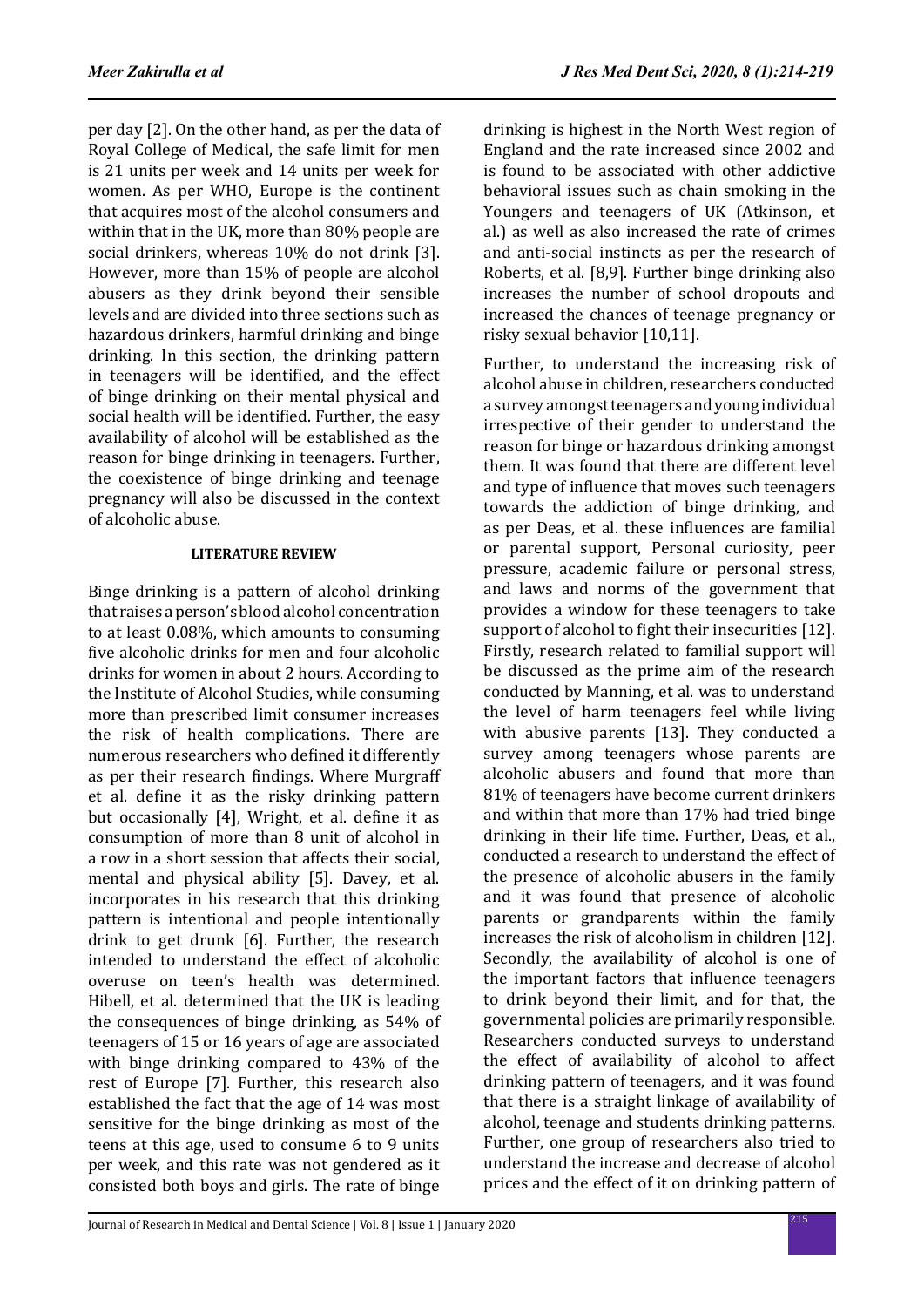is the process related roles and regulations depending on which the evidences are collected from the populations and in this context the methods and materials used by this research will be presented in this section [21]. Firstly, a search strategy was prepared to understand the previous research was that was conducted to understand the effect of binge drinking among younger generation or teenagers. the terms that were included to find out latest research articles are 'Alcohol intoxication', alcohol binge drinking in teenagers', 'impact of alcohol advertising on young people', 'Age of first alcohol use among young people' and so on. These

teenagers and they found that, due to price hike in alcohol and alcoholic beverages, the alcohol consumption in teenagers decreased to a great extent and similarly decreasing price increases the number of binge drinkers when other factors are constant, and just the price of alcohol is increasing [14-16]. Further, it also observed that a decrease in the price of alcohol helps to turn the less frequent drinkers into heavy drinkers and also increases the consequences of alcohol consumption such as a higher number of road accidents. The report of Cook, et al. showed that increasing the price of alcohol has seen to decrease several anti-social actions, street accidents and school dropout in UK and hence, the influence of governmental policies affects the teenagers by increasing their risk related to binge drinking [16]. Peer group is another important source of influence due to which maximum teenagers start drinking beyond their limit of indulging in binge drinking patterns. To understand the effect of peers of teenagers' mentality data from the discussion of Engels, et al. was determined as he mentioned that teenagers listen to their peer's suggestion because at that age they wanted to seek autonomy from their parents and in that course they implement each suggestion in their life given by their closest peers [17]. Reports from the research of Baer, et al. suggests that extensive use of alcohol is due to the excessive use of alcohol while socializing with their friends [18]. Further reports also indicated to the point that while discussing their problems with their peer's teenagers use alcohol to communicate [19]. Hastings, et al. also reported that in the growing years of teenagers, peers are the primary source of influence and it helps to change their attitude towards, binge drinking, and drinking related issues and drinking behaviour [20]. Hence, in the presence of peers who drink excessively and is popular among his or her peers for able to consume an excessive amount of alcohol, teenagers usually follow that peer and in the process becomes addicted to binge drinking. Therefore, through this literature review, all the possible influences of binge drinking and the pattern of drinking amount teenagers were discussed with the help of several important and productive research articles.

# **METHODS**

As Trafford, et al. mentioned, the methodology

<sup>216</sup> Journal of Research in Medical and Dental Science | Vol. 8 | Issue 1 | January 2020 phrases and terms were searched in databases such as British Medical Journal, British Medical Association, PubMed, Science Direct and other research article databases. This was a systematic review and quantitative analysis as the research was completely based on the previous research articles and data and depending on those results the direction or finding of this research was decided. Hence, in this quantitative systematic review total of 318 articles were collected from the search results and different exclusion criteria was used to reject the research articles that were conducted outside the United Kingdom (57 research articles), duplication of studies (23 research articles), and irrelevant articles (98 articles were found irrelevant), not research articles, or review articles. These papers were rejected as the presence of these researches in the pool of study would have hampered the effect of the data collection and the accuracy of the research study would have been hampered, therefore, all those factors were rejected using some exclusion criteria. However, after rejecting these 24 more articles were found that was not related to the research topics and was not even a research article whereas those were newspaper articles, fact sheets, and review articles. Furthermore, 22 articles were rejected due to their time limit. Those 22 research articles were from research conducted in the last decade and hence, lost their relevancy in the modern context. Moreover, in the continuing exclusion criteria 60 studies were rejected because of their irrelevant age group as most of the studies chose age groups of 25 to 30 years and only 14 studies remained in which the objectives age group of the interest of the research and was intended to find out the effect of binge drinking on the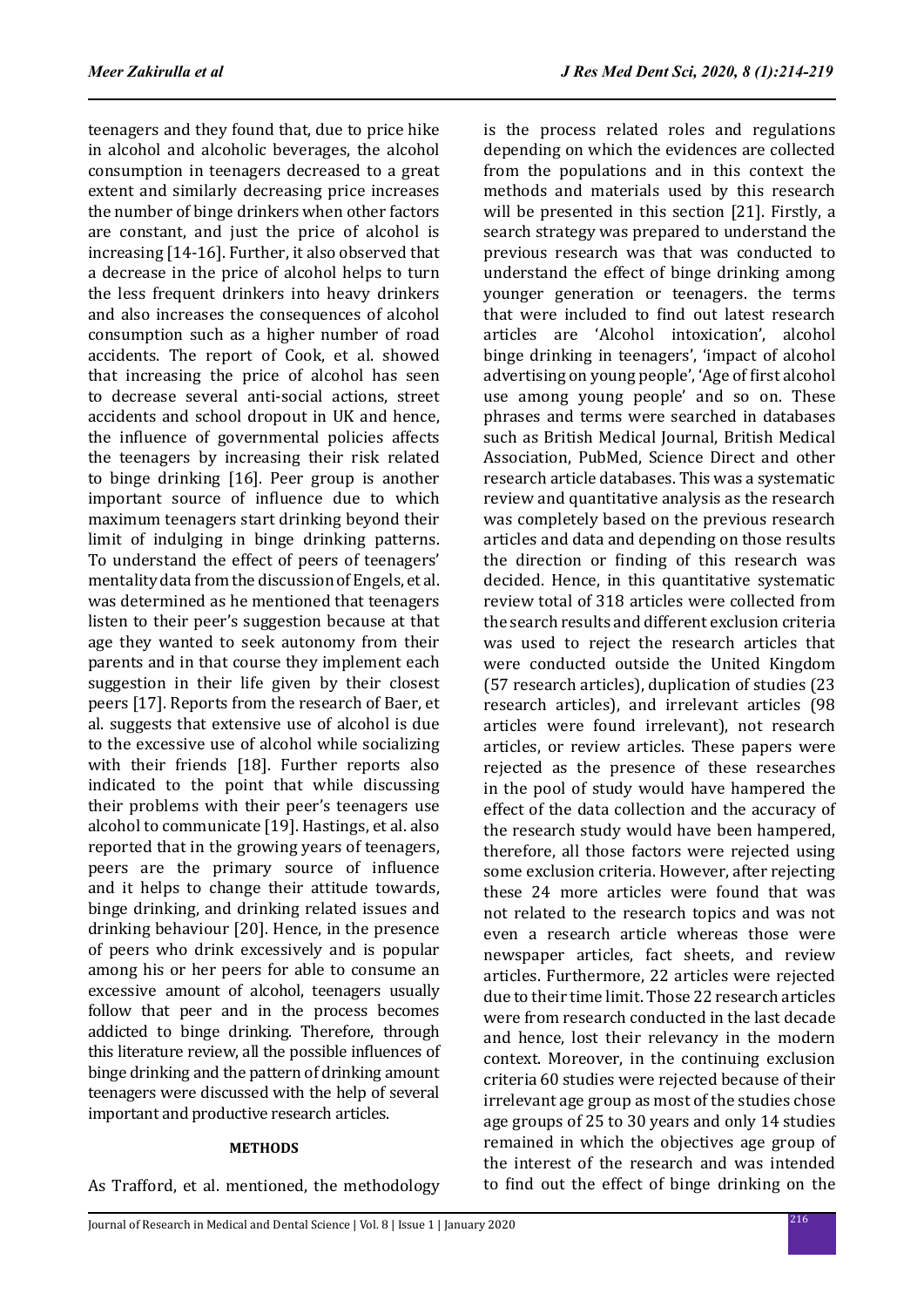health (mental and physical) of teenagers in the UK. Therefore, with the help of 14 research articles, this systematic review was conducted and in these young adults with 11-19 years of age was selected, and they were divided into two groups of alcohol consumers and alcohol non consumers. These participants were selected from three different settings such as schools, hospitals and community where a number of alcohol consumers are high.

#### **DISCUSSION**

The primary aim of this research was to understand the key effects of binge drinking patterns in teenagers of UK and for that purpose, 14 research articles from previously undertaken researchers were collected to summarize them and interpret them in a nutshell. It was an important discussion as according to the report of the chief medical officer of UK, the number of alcohol consumer teenagers was increasing continuously and this enhanced the public concern as reports determined that more than 17 million units were consumed by the teenagers in one week. Therefore, it becomes a serious public concern as addiction to alcohol could lead to several health's, social and mental complication in those teenagers as more than 71% of UK teenagers used to consume alcohol. However, researchers do not believe that this alcohol behavior generated within teenagers in weeks or days as Velleman, et al. determined that it was because of several factors such as presence of alcohol consumer in the family, peers group or nearby relatives that influence teens to consume alcohol, governmental policies and presence of financial influence so that they can consume alcohol without any interruption [22]. According to Department of Health and Human Services and National Institute on Alcohol Abuse and Alcoholism weekly consumption of alcohol should be no more than two drinks daily for men and one drink for non-pregnant women [23]. By the end of 1980s, the Health Education Council and a consensus of the medical Royal College defined a sensible or a low risk level of drinking for men and women. It was considered sensible drinking to consume 21 units of alcohol a week for men and 14 units of alcohol a week for women who were later refined by the government of UK as not more than 4 units a day for men and 3 units for women [24]. A standard of alcohol in UK is equivalent of 8g of ethanol where as it is 14g in US. These standard units are however adjusted downwards depending on individual's poor health, age and people on medication.

 In this section, the research of Smith, et al. should be included that determined the drinking prevalence in people from 11 to 15 years [25]. It was found that more than 52% of teenagers with 15 years of age was consuming alcohol and different governmental policies were among the primary reasons they started consuming alcohol or become binge drinkers. Further, in this process, different researchers carried out several types of research to understand the effect of teenage drinking in different antisocial activities and in this purpose, this section included a paper from the Substance Abuse and Mental Health Services Administration which states that the link between excess drinking and antisocial activities in very strong as it increases the chances of many legal, social mental and physical concerns amongst teenagers who are addicted to heavy alcoholic consumption. These concerns were associated with stealing, drug use, fighting, driving with high alcohol consumption that lead to accidents, as well as increased chance of school dropouts and absence amongst school children, and to some extent they also increased the chances of self-harm or suicidal activities among teenagers who consume alcohol to forget their social and personal stress [26]. However, when few types of research were to understand the effect of this excessive drinking on the society it was found that due to this high alcohol consumption incidents of sexual and physical assaults increased, which the researchers linked to the urban infrastructures as it is the result of less caution parenting and presence of influences like peers and siblings pressure. Petticrew, et al. determined that due to such behavioural issue the teenagers having alcoholic behaviour were responsible for 50% of street crimes in the UK and carried out physical and mental assaults in the influence of alcohol [27]. Based on National Statistics, U.K, violent crime and sexual offences related to alcoholism makes up to 40% of violent offences around England and Wales in 2016/17 (Figure 1). In this research, the primary aim was to understand the drinking habits among teenagers and the effect of their drinking pattern in social and mental wellbeing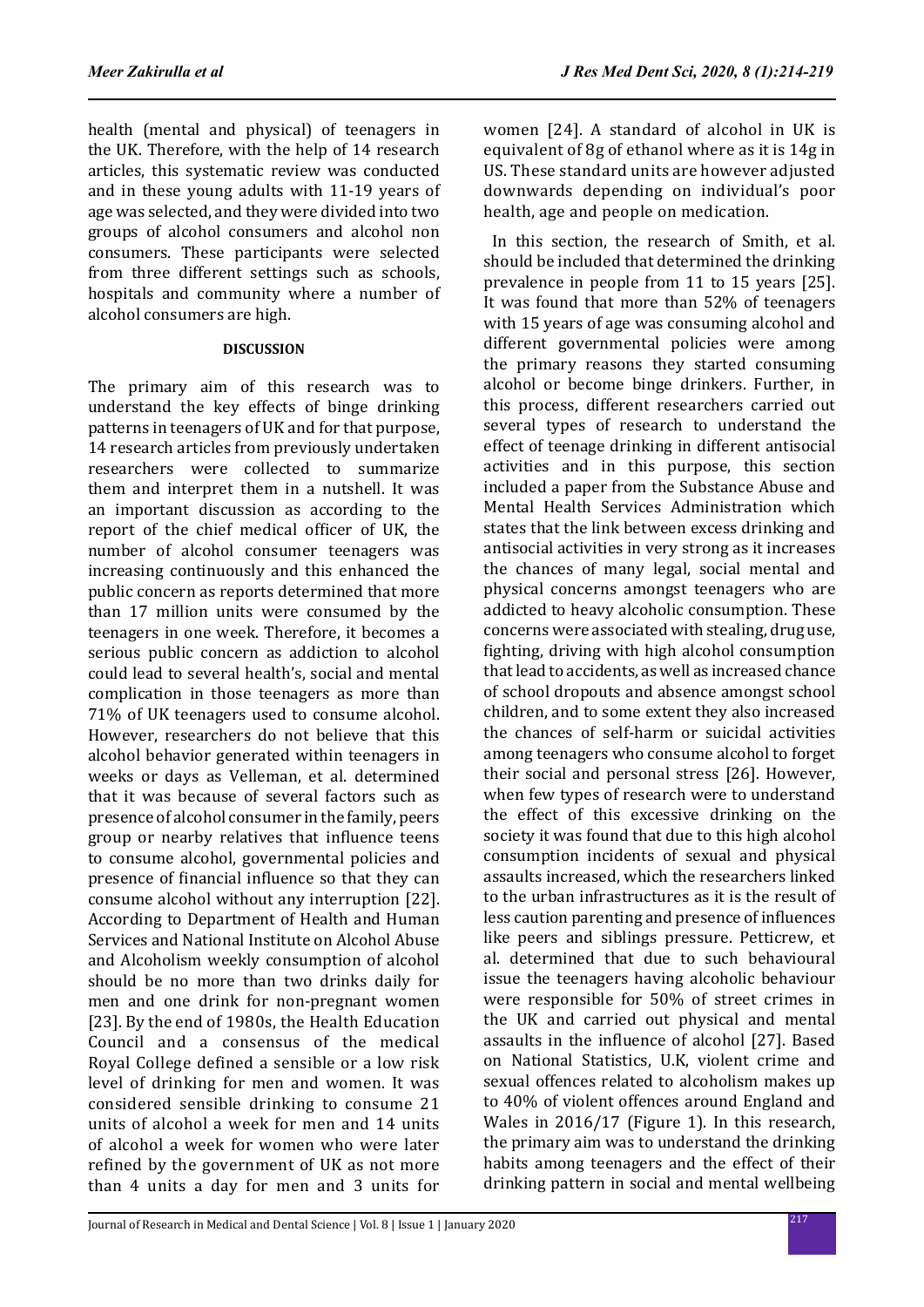

**Figure 1: Alcohol related crime.**

of those teenagers. For this process, a systemic review was conducted in which, from more than 300 articles 14 similar articles were included in the report. However, while discussion about the strength and limitation, the primary strength of the study was its methodology as with a successful systematic review the section was able to find out appropriate papers and research articles for the review having similar objectives and sample size, however, the limitation was a broader aspect of the research. Due to this broader aspect, the research was not being able to focus on one aspect and further continue the process. This research is limited to specific population and not indicates general population. One of the limitations of the study is to include other various data bases to search articles and to include wider period of articles to elaborate the harmful effect of binge drinking in teenagers. In this regard, attention should be paid to the impact of particularly high levels of alcohol consumption, namely high-intensity drinking. Likewise, follow-up studies should be carried out to shed light on the causes and consequences of binge drinking.

# **CONCLUSION**

Alcohol consumption is a way to socialize and connect to people as per the modern tradition and it is perceived as a normal situation to drink alcohol with parents, sibling's peers or others to connect. However, beyond a limit, the consumption of alcohol can lead to several situations that are considered an anti-social and criminal offense. Alcoholism is associated with one million crimes annually in the United Kingdom. This can occur due to binge drinking, hazardous drinking and harmful drinking habits. However, besides determining the negative effect, positive effects of alcohol were also determined and it was mentioned that light and a moderate amount of alcohol has been found effective for medicinal purposes, but binge drinking is always harmful for teenagers as they develop instincts of criminal activities due to the influence of alcohol. In this article, all the negative effect and their reasons were described in relation to binge drinking. Further, the strength and weakness of the articles were also discussed.

# **CONFLICT OF INTEREST**

The authors declare no conflict of interest. No funding was received to conduct the study.

# **CONTRIBUTION OF AUTHORS**

The authors declare that this work was done by the authors named in this article and all liabilities pertaining to claims relating to the content of this article will be borne by them.

# **REFERENCES**

- 1. https://www.who.int/substance\_abuse/publications/ global\_status\_report\_2004\_overview.pdf
- 2. https://www.le.ac.uk/users/dsgp1/COURSES/ THIRDMET/EXERCISES/SmokeDATA.pdf
- 3. Rehm J, Room R, Monteiro M, et al. Alcohol as a risk factor for global burden of disease. Eur Addict Res 2003; 9:157-64.
- 4. Murgraff V, Parrott A, Bennett P. Risky single-occasion drinking amongst young people definition, correlates, policy and intervention: A broad overview of research findings. Alcohol Alcohol 1999; 34:3-14.